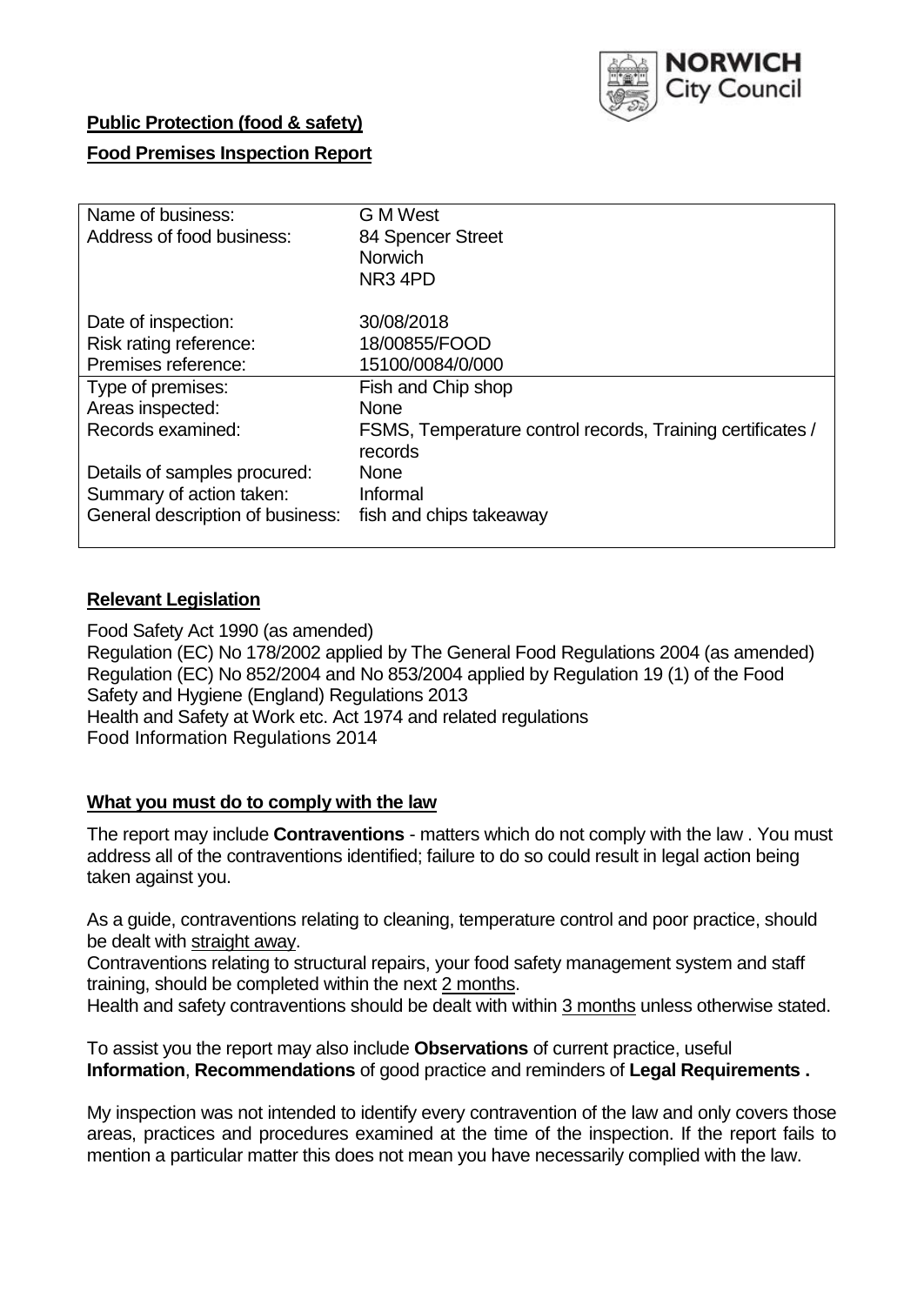# **FOOD SAFETY**

## **How we calculate your Food Hygiene Rating:**

The food safety section has been divided into the three areas which you are scored against for the hygiene rating: 1. food hygiene and safety procedures, 2. structural requirements and 3. confidence in management/control procedures. Each section begins with a summary of what was observed and the score you have been given. Details of how these scores combine to produce your overall food hygiene rating are shown in the table.

| <b>Compliance Area</b>                     |          |                  |           | <b>You Score</b> |                          |    |           |    |                |  |  |
|--------------------------------------------|----------|------------------|-----------|------------------|--------------------------|----|-----------|----|----------------|--|--|
| Food Hygiene and Safety                    |          |                  |           | $\bf{0}$         | 5                        | 10 | 15        | 20 | 25             |  |  |
| <b>Structure and Cleaning</b>              |          |                  |           | $\Omega$         | 5                        | 10 | 15        | 20 | 25             |  |  |
| Confidence in management & control systems |          |                  |           | $\Omega$         | 5                        | 10 | 15        | 20 | 30             |  |  |
|                                            |          |                  |           |                  |                          |    |           |    |                |  |  |
| <b>Your Total score</b>                    | $0 - 15$ | <b>20</b>        | $25 - 30$ |                  | $35 - 40$                |    | $45 - 50$ |    | > 50           |  |  |
| <b>Your Worst score</b>                    | 5        | 10 <sup>10</sup> | 10        |                  | 15                       |    | 20        |    |                |  |  |
|                                            |          |                  |           |                  |                          |    |           |    |                |  |  |
| <b>Your Rating is</b>                      | 5        | 4                | 3         |                  | $\overline{\mathcal{P}}$ |    |           |    | $\overline{0}$ |  |  |

Your Food Hygiene Rating is 5 - a very good standard



# **1. Food Hygiene and Safety**

Food Hygiene standards are excellent. You demonstrated full compliance with legal requirements. You have safe food handling practices and procedures and all the necessary control measures to prevent cross-contamination are in place. **(Score 0)**

### Contamination risks

**Observation** I was pleased you could demonstrate effective E.coli 0157 control through the complete separation of raw and ready-to-eat food, the correct use of wash-hand basins and thorough handwashing, having dedicated equipment (including complex equipment) for raw and ready-to-eat foods, through 2-stage cleaning and the correct use of sanitisers, and by controlling the risks posed by soily vegetables.

### Hand-washing

**Observation** Hand washing was managed well and wash-hand basins were well stocked with hand cleaning material.

### Personal Hygiene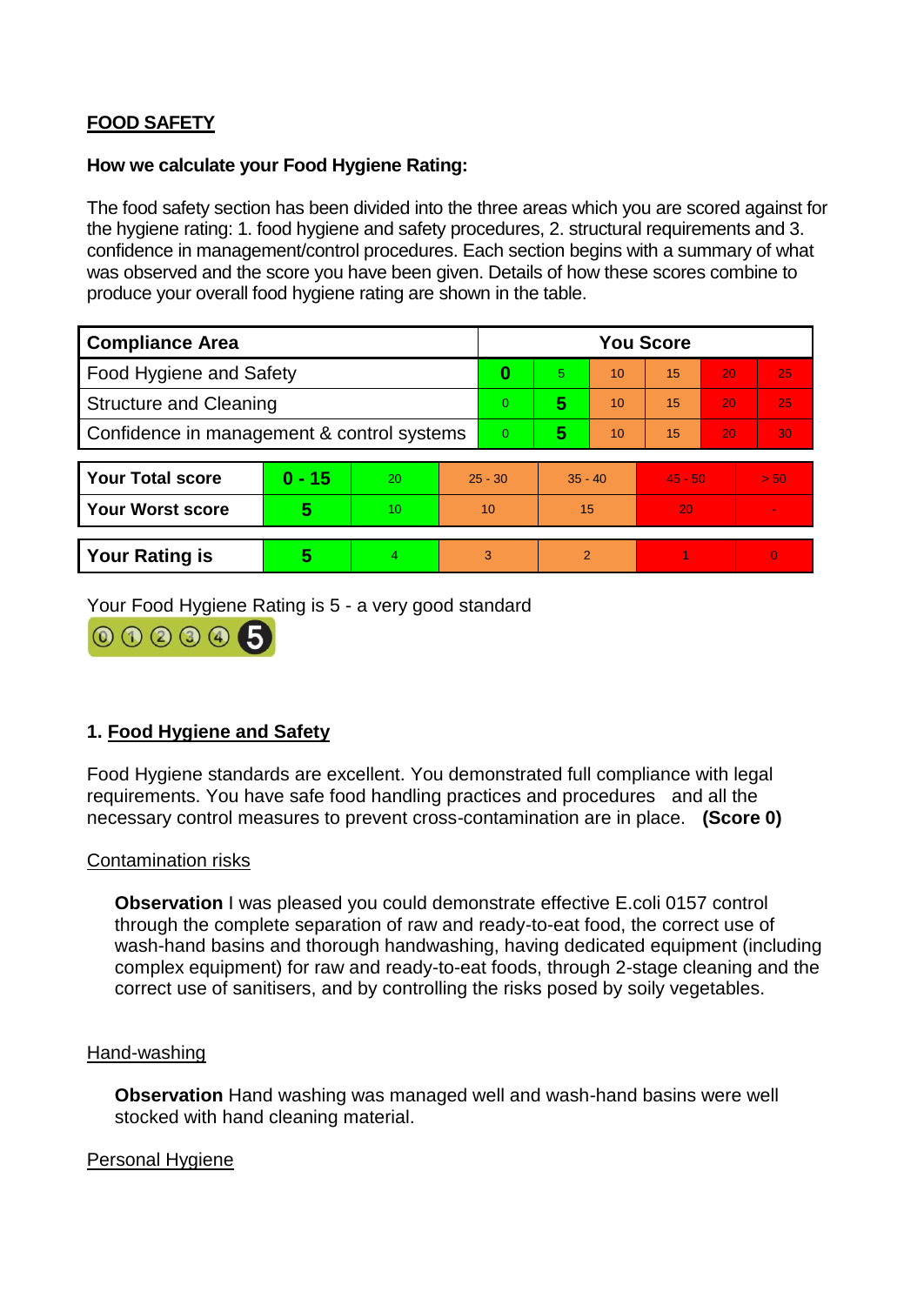**Observation** I was pleased to see that standards of personal hygiene were high

## Temperature Control

**Observation** I was pleased to see you were able to limit bacterial growth and/or survival by applying appropriate temperature controls at points critical to food safety and that you were diligently monitoring temperatures.

## Poor Practices

**Observation** The following matters represented poor practice and if allowed to continue may cause food to become contaminated or lead to its deterioration

 food handlers were seen wearing jewellery. Jewellery should not be worn as this could present a risk of contamination

# **2. Structure and Cleaning**

The structure facilities and standard of cleaning and maintenance are all of a good standard and only minor repairs and/or improvements are required. Pest control and waste disposal provisions are adequate. The minor contraventions require your attention. **(Score 5)**

# Cleaning of Equipment and Food Contact Surfaces

**Contravention** The following surfaces and equipment in contact with food were dirty and/or could not be cleaned and require cleaning or discarding:

- front to the drawers to the Beko freezer
- the large chest freezer needs defrosting as the lid does not stay closed

# Cleaning Chemicals / Materials / Equipment and Methods

**Observation** I was pleased to see that the premises was kept clean and that your cleaning materials, methods and equipment were able to minimise the spread of harmful bacteria between surfaces.

### **Maintenance**

**Contravention** The following items had not been suitably maintained and must be repaired or replaced:

- the blue board was badly scored
- split seals to the fish fridge in servery